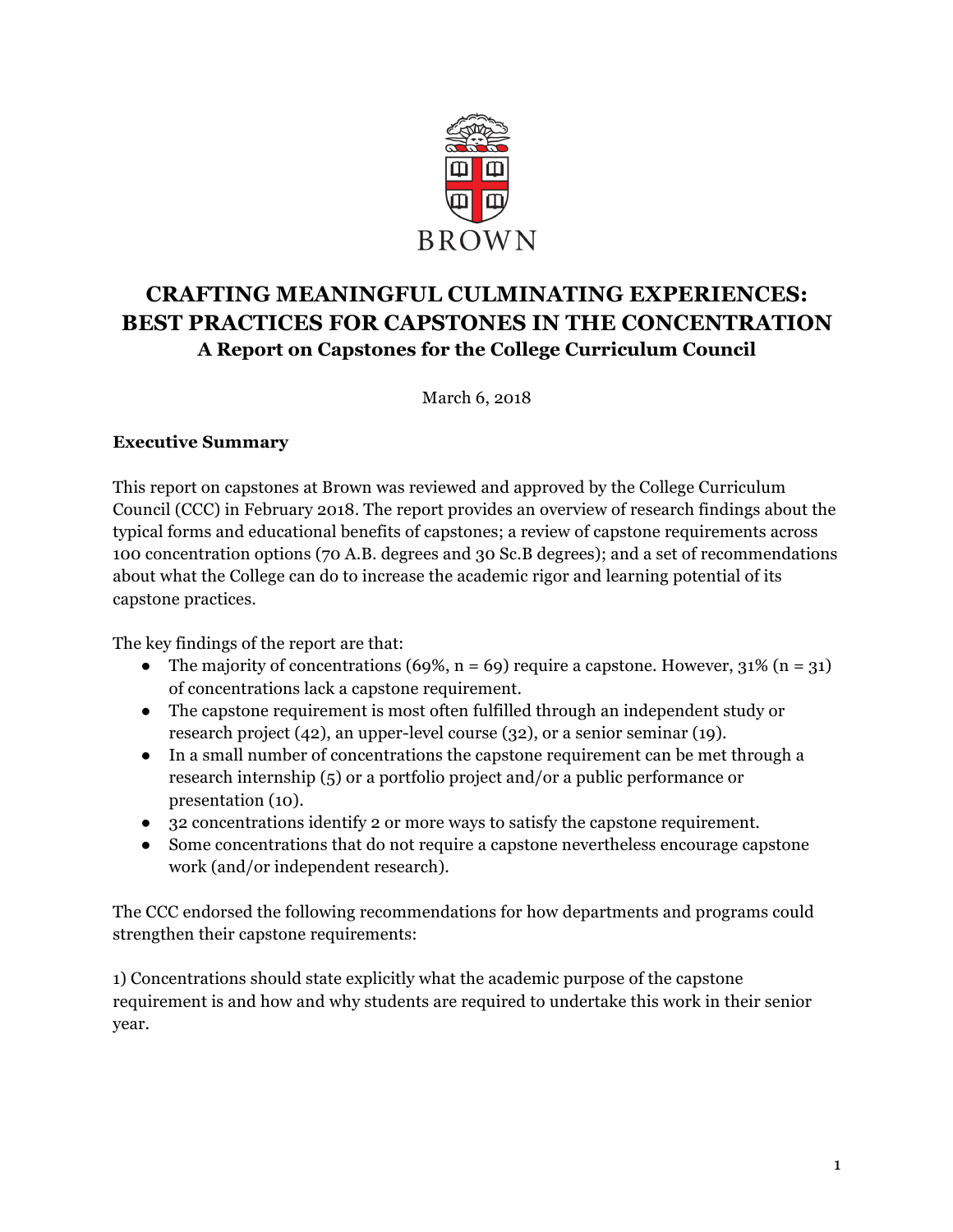2) Concentrations currently lacking a capstone requirement or with an optional capstone should explore ways to institute a required capstone experience for seniors that is responsive to the discipline and fits within the structure of the concentration.

3) Departments and programs should consider ways of using senior capstones to assess the alignment within concentrations between intended learning goals and achieved learning outcomes.

4) The DoC should continue to track research on capstones and pursue opportunities to conduct formal research on the educational effectiveness of Brown's capstone practices.

Supports to departments and programs to carry out these recommendations could include:

- DoC curriculum development grant funds to develop dedicated senior capstone courses and supporting tools and resources.
- Swearer Center curriculum development grant funds to develop community-engaged capstone courses.
- A Sheridan Center Brown Learning Collaborative course design institute focused on capstone course development.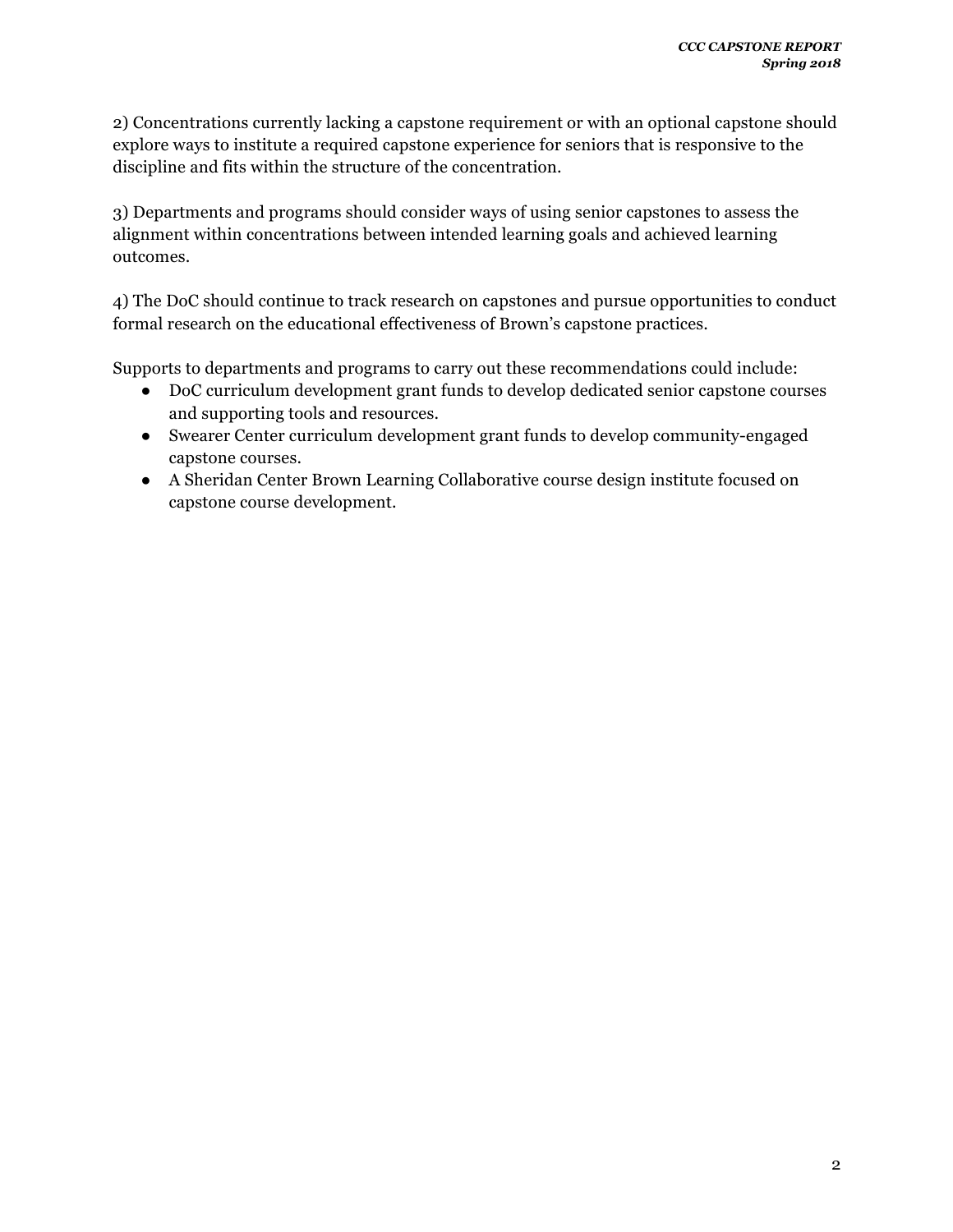## **Introduction**

"*Opportunities to integrate, synthesize, and apply knowledge are essential to ensuring deep, meaningful learning experiences. The senior culminating experience provides an opportunity to cap off the undergraduate years and prepare students to take ownership of the diverse strands of their educational journey and transition to the next phase in life.*" Jillian Kinzie, Taking Stock of Capstones and Integrative Learning

Senior-year capstones are widely recognized as a high-impact educational practice and have been variously instituted by many colleges and universities, including Brown.1 While there is a need for more research about the specific learning outcomes associated with capstones (and with particular forms of capstones),<sup>2</sup> well-designed capstones hold significant promise for advancing student learning as well as for assessing the rigor and coherence of curricula at the college and departmental level.

This report to the College Curriculum Council provides a brief summary of research findings about the typical forms and educational benefits of capstones; a review of capstone requirements - or lack thereof - across concentrations at Brown; and a set of preliminary recommendations about what Brown can do to increase the academic rigor and learning potential of its capstone practices. (Note: this report focuses exclusively on capstone requirements independent of Honors work.3 Honors theses certainly qualify as capstones and most departments and programs have well-developed and "capstone consistent" guidelines for Honors work, even if they do not explicitly refer to them as capstones.)

## **What is a Capstone?**

Senior capstones are high-impact educational practices that have been shown to foster deep learning, build significant relationships with faculty, and develop academic and professional skills.

The overarching goal of the capstone is to provide students with a culminating learning experience through which they demonstrate proficiency and facility with key learning objectives articulated at the level of the concentration as well as the broader general educational goals of their institution. As culminating learning experiences, capstones are integrative, reflective, and

*Expanding our Understanding of Culminating Experiences* (University of South Carolina, 2016). See also: J. E. Brownell and L.E. Swaner, *Outcomes of High-Impact Educational Practices: A Literature Review* (Washington, DC: Association of American Colleges and Universities, 2009).

 $^{\rm 1}$  George D. Kuh, *High-impact educational practices: What they are, who has access to them, and why they matter* (Washington, DC: Association of American Colleges and Universities, 2008) <sup>2</sup> D. G. Young. et al., Introduction to *2016 National Survey of Senior Capstone Experiences -*

<sup>&</sup>lt;sup>3</sup> The College Curriculum Council endorsed a series of guidelines for Honors Programs following a similar review in spring 2013, available at http://brown.edu/go/honors.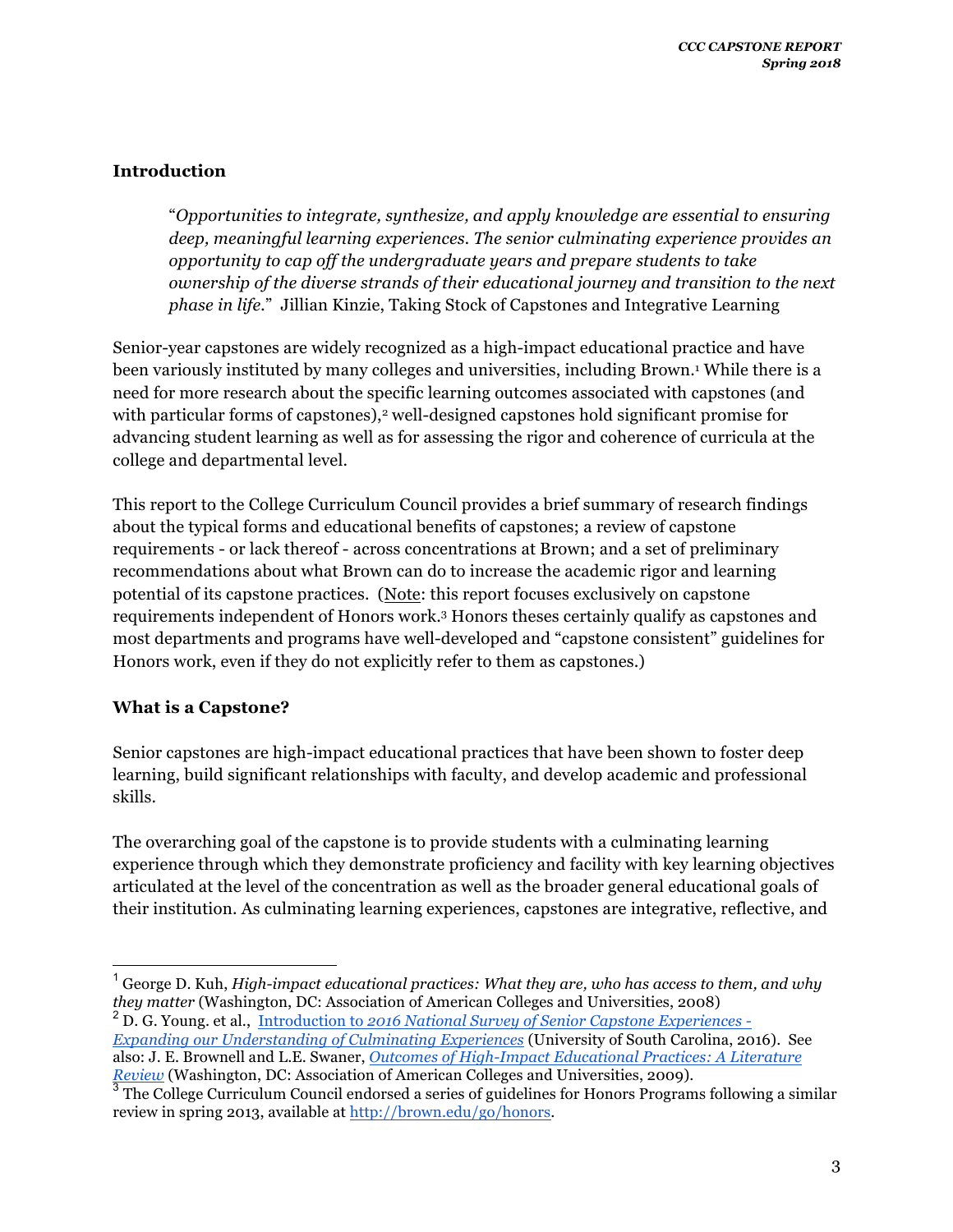transitional.4 They are integrative in that they require students to synthesize across disciplinespecific content and research methods, apply knowledge to novel problems and contexts, and often experiment with different forms of scholarly and public presentation. They are reflective in that they prompt students to think about and account for the developmental trajectory of their learning within the concentration and discipline. They are transitional in that they frame, with varying degrees of explicitness, opportunities and pathways in post-college life: graduate school, professional career, public service, etc.

Capstones take many forms (see Table 1 below). They can be course-based and be disciplinary or interdisciplinary in focus. They can be project-based and range from applied learning or design projects to independent research projects, including theses. Capstone projects may be shortterm or extend over one or more semesters. They can be interdisciplinary and involve students working on team-based projects. They can involve experiential learning opportunities centered around internships, teaching experiences, or community-based projects. And importantly, they can be articulated as culminating learning experiences relative to the overarching learning goals of the institution (e.g., *Liberal Learning at Brown*) or, as the current practice and primary selfunderstanding at Brown, as requirements of the concentration or major. While the latter option is not exclusive of the former, it defines the capstone at least in significant part in relation to disciplinarily-defined knowledge and competencies.

| <b>Category of Capstone</b>    | <b>Frequency</b>                                         |
|--------------------------------|----------------------------------------------------------|
| Capstone course                | Department or discipline-based course                    |
|                                | General education-focused course (campus wide capstones) |
|                                | Other capstone course                                    |
| <b>Exam</b>                    | Comprehensive exam                                       |
|                                | Exam leading to certification or professional licensure  |
| Arts performance or exhibition | Exhibition of performing, musical, or visual arts        |
| Project                        | Senior integrative portfolio                             |
|                                | Senior integrative or applied learning project           |

#### **Table 1: Typology of Capstone Experiences in NSSCE 20165**

 $4$  Cuseo's widely-used definition describes three overarching goals for capstones: "(1) offer an opportunity for integrative reflection, (2) make meaning of the college experience, (3) assist with transition to postcollege life" (p. 22). Joseph B. Cuseo. "Objectives and Benefits of Senior Year Programs", ed. J.N. Gardner and G. Van der Veer, *The Senior Year Experience. Facilitating Integration, Reflection, Closure, and Transition* (San Francisco: Jossey-Bass Publishers, 1998).

<sup>5</sup> Reproduced from Young. et al, *2016 National Survey of Senior Capstone Experiences* , 14.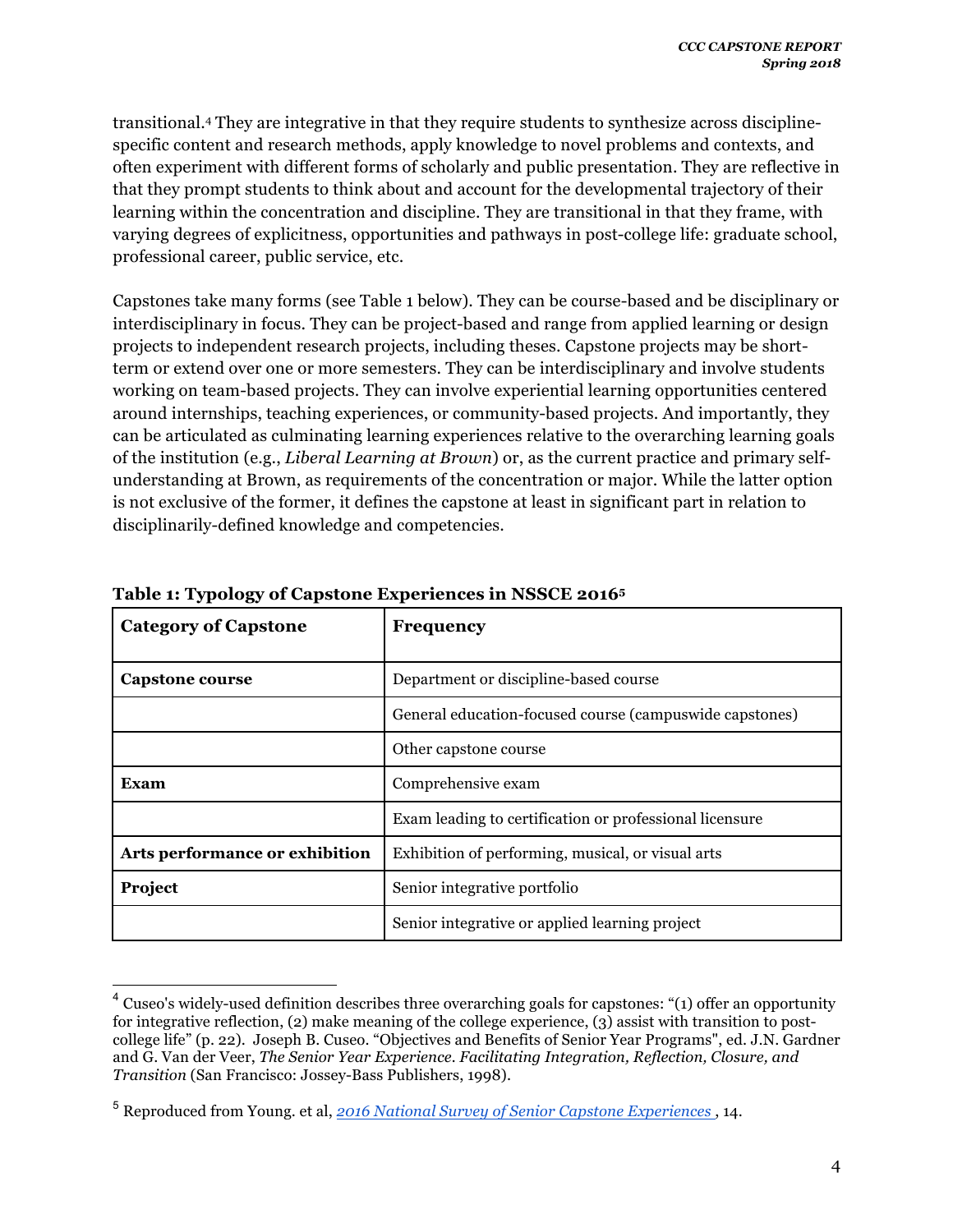|                              | Senior thesis or independent research paper          |
|------------------------------|------------------------------------------------------|
| <b>Experiential learning</b> | Service-learning or community-based learning project |
|                              | Internship                                           |
|                              | Student teaching                                     |
|                              | Other supervised practice                            |

## **Educational Benefits of Capstones**

The literature on capstones indicates clearly that certain types of capstone structures yield more significant learning experiences for the student and more meaningful assessment data for the faculty, academic department, and university. As a scaffold for multiple types of activities and assignments, capstones often incorporate other high impact educational practices (research experiences, applied design projects, community-based learning, collaborative assignments, internships), which themselves are associated with multiple learning outcomes.6 Not surprisingly, capstones involving more intensive faculty supervision and feedback - e.g., research projects - are correlated with greater educational gains for students.7

- 1. **Dedicated senior capstone seminars** (which at Brown are found in Africana Studies, Contemplative Studies, Ethnic Studies, Public Health, and Sociology, for example) provide more focused opportunities for integrative learning and summative reflection on disciplinary concepts. By contrast, capstones satisfied through upper-level courses have been found to be less effective in "understanding key concepts in the major" (NSSE 2007, p. 20). Through refinements to department-level definitions of and expectations for capstones and modifications to assignments in upper-level capstone electives, it might be possible to approach the intentionality of the dedicated senior capstone seminar.
- 2. **Portfolio-based capstones** (American Studies, Hispanic Literatures and Culture, and Visual Art), which require students to collect and curate work produced across their undergraduate career and reflect on challenges and progress, are powerful tools for integrative and reflective learning.
- 3. **Team- and project-based capstones** (Business, Entrepreneurship and Organizations (BEO), Biomedical Engineering) build collaborative and problem-solving skills that are valuable for and transferable to future careers.

 <sup>6</sup> George D. Kuh and Ken O'Donnell, with Case Studies by Sally Reed, *Ensuring Quality & Taking High-Impact Practices to Scale* (Washington, DC: AAC&U, 2013).

<sup>7</sup> National Survey of Student Engagement, *Experiences That Matter: Enhancing Student Learning and Success*, Annual Report 2007 (Bloomington, IN: Indiana University Center for Postsecondary Research, 2007), 20.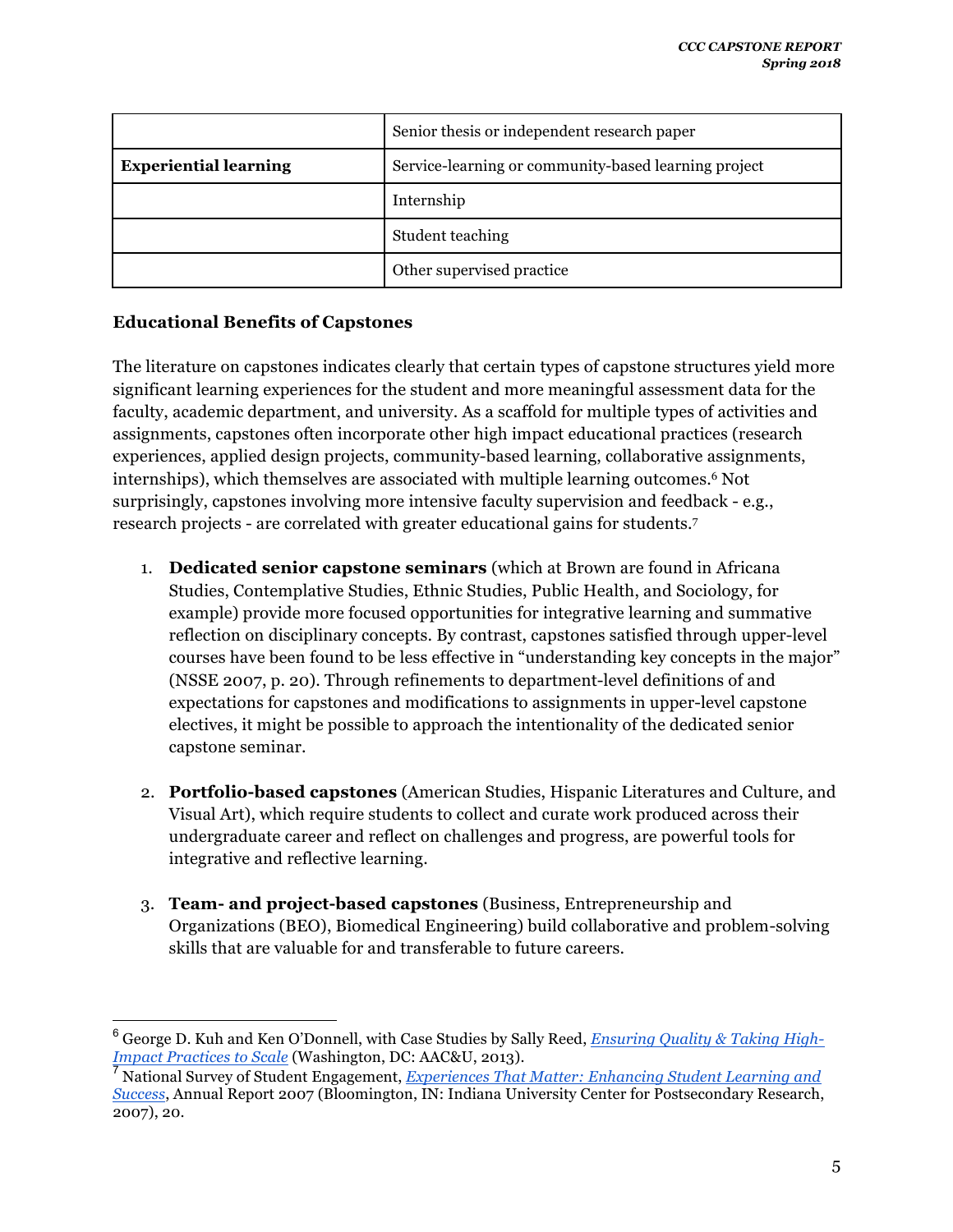4. **Capstones involving field experiences and/or internships** (Health and Human Biology, Public Policy) **or collaborative partnerships** with non-university stakeholders (BEO, Engaged Scholars Program) have been shown to have a particularly rich set of educational gains related to integrative learning, applied skills, leadership, social justice orientation, and cultural understanding.8 Importantly, however, recent research has documented negative outcomes for students in historically underrepresented groups in cases where community-based learning projects assume a paternalistic or "othering" stance toward community partners.9 This points to the importance of asset-based and truly collaborative models of community engagement.

The four types of capstones described above are not mutually exclusive. It is possible to combine one or more of these types of capstone experiences and to deepen potential learning outcomes accordingly.

Many of the learning outcomes and competencies most highly valued by potential employers are correlated with the types of capstones described above. A recent survey commissioned by the American Association of Colleges and Universities (AACU) found that employers place the greatest priority on five knowledge areas and skill sets (out of 17 types): oral and written communications (85% and 82%), teamwork skills (83%), ethical decision-making (82%), critical thinking and analytical reasoning (81%), and applying knowledge and skills in real-world settings (80%).<sup>10</sup>

## **Capstones and Assessment**

<sup>&</sup>lt;sup>8</sup> "Educational gains associated with culminating experiences vary by capstone emphasis. NSSE's in-depth examination of capstone experiences revealed that capstones characterized as a field placement or experience were associated with the greatest number of educational gains (fourteen of fifteen common gains), including working effectively with others, acquiring job- or work-related skills, solving complex, real-world problems, applying theory, and synthesizing and organizing ideas. In comparison, students whose capstone experience was a comprehensive exam, a thesis, or presentation were associated with only about half of the specified gains, and these gains were in the expected areas of writing, thinking imaginatively, and synthesizing (NSSE 2007). Similarly, Rhodes and Agre-Kippenhan (2004) found that the community-based experience in Portland State University's capstones were associated with significant educational gains, including leadership ability, tolerance of others with different beliefs, knowledge of people from different races or cultures, and the understanding of social issues, among others." J. Kinzie, *Taking Stock of Capstones and Integrative Learning* (Peer Review. Fall 2013, Vol. 15, No. 4).

<sup>&</sup>lt;sup>9</sup> As Brownell and Swaner (2009) state: "Studies show that service learning has a positive impact on academic and civic outcomes, such as sense of social responsibility, development of a social justice orientation, commitment to a service-oriented career, gains in moral reasoning, and greater tolerance of difference. These positive outcomes apply to both majority students and underserved students. However, the research has identified an additional negative outcome for underserved students. If the servicelearning experience treats community partners as "other," students who identify with those communities can experience conflict and a sense of isolation. More research is needed in this area, but these findings show that program design is essential to ensuring positive outcomes for all students."

<sup>10</sup> Hart Research Associates, *Falling Short? College Learning and Career Success* (Washington, DC: Association of American Colleges and Universities, 2105), 4.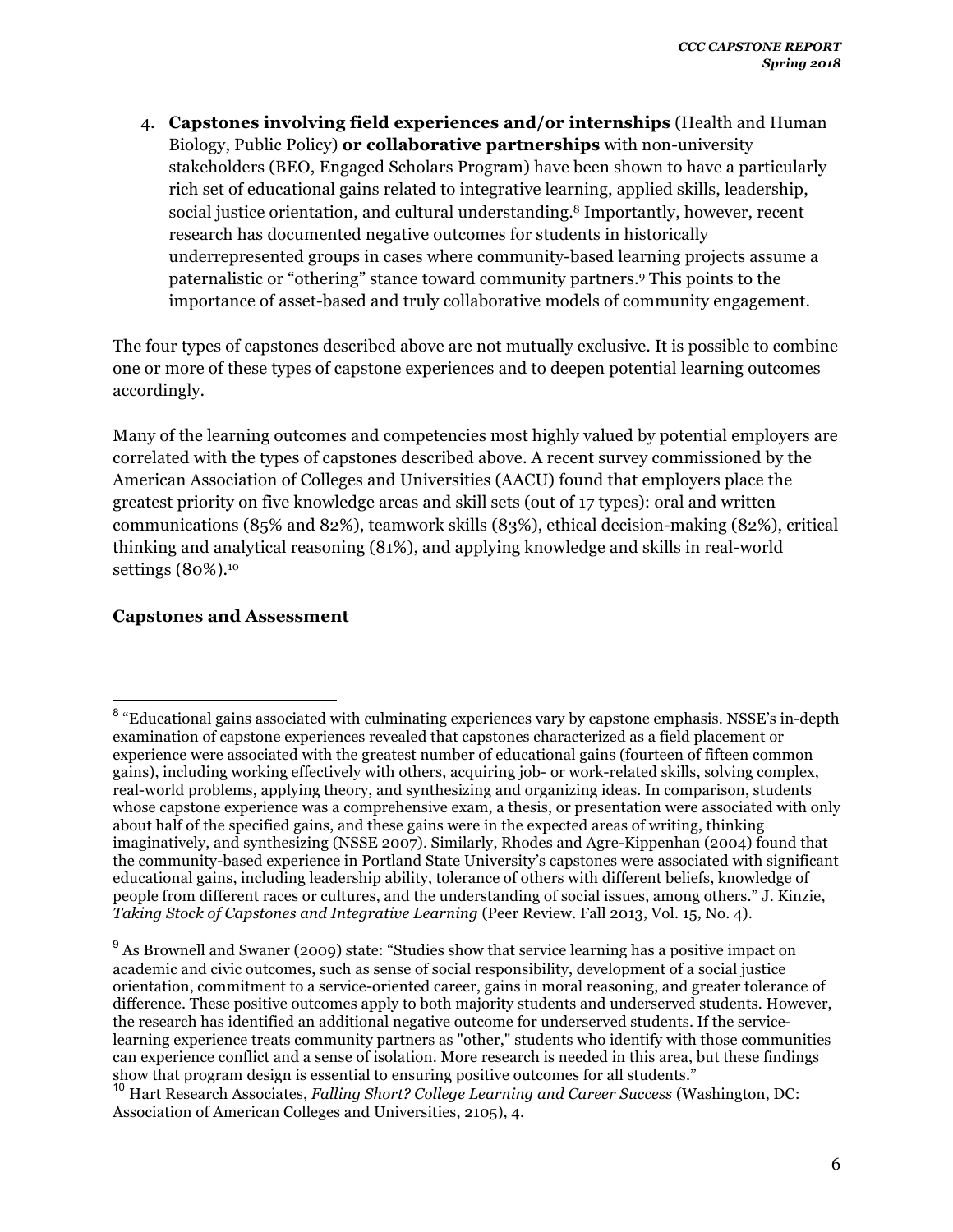Clear capstone guidelines and consistent practices of advising and supporting capstone work at the level of the concentration have multiple benefits for students and faculty, including for purposes of assessment. Assessment can be understood at the level of the individual student and the concentration as a whole.

With the individual student, capstone work provides an opportunity to assess how successfully the student has developed proficiency around learning objectives and core competencies that the faculty have identified as fundamental to the concentration. At the concentration level, the capstone work of seniors provides faculty with a ready means of assessing the adequacy of its curriculum to the learning objectives it articulates for the concentration.

#### **Capstones at Brown**

The analysis that follows is not based on a comprehensive assessment of each and every capstone requirement across the undergraduate curriculum at Brown. However, some general conclusions can be drawn from even a limited scan and content analysis of descriptions of concentration requirements on departmental and program websites as well as of courses listed in Courses@Brown as satisfying a concentration capstone requirement.

Senior-year capstones are a common but not universal requirement across undergraduate concentrations at Brown. There are currently 81 concentrations at Brown (including Independent Concentrations) with 70 A.B. degrees and 30 Sc.B degrees. An analysis of these 100 concentration options - excluding variations created by tracks within concentrations shows that:

- The majority of concentrations  $(69\%, n = 69)$  require a capstone.<sup>11</sup>
- $\bullet$  31% (n = 31) of concentrations lack a capstone requirement.
- The capstone requirement is most often fulfilled through an independent study or research project (42), an upper-level course (32), or a senior seminar (19).
- In a small number of concentrations the capstone requirement can be met through a research internship (5) or a portfolio project, public performance, and/or public presentation (10).
- 32 concentrations identify 2 or more ways to satisfy the capstone requirement.
- Some concentrations that do not require a capstone nevertheless encourage capstone work, often through an independent research project.

<sup>&</sup>lt;sup>11</sup> This report does not provide an assessment of the relative strength and rigor of those requirements. This is a matter for further research.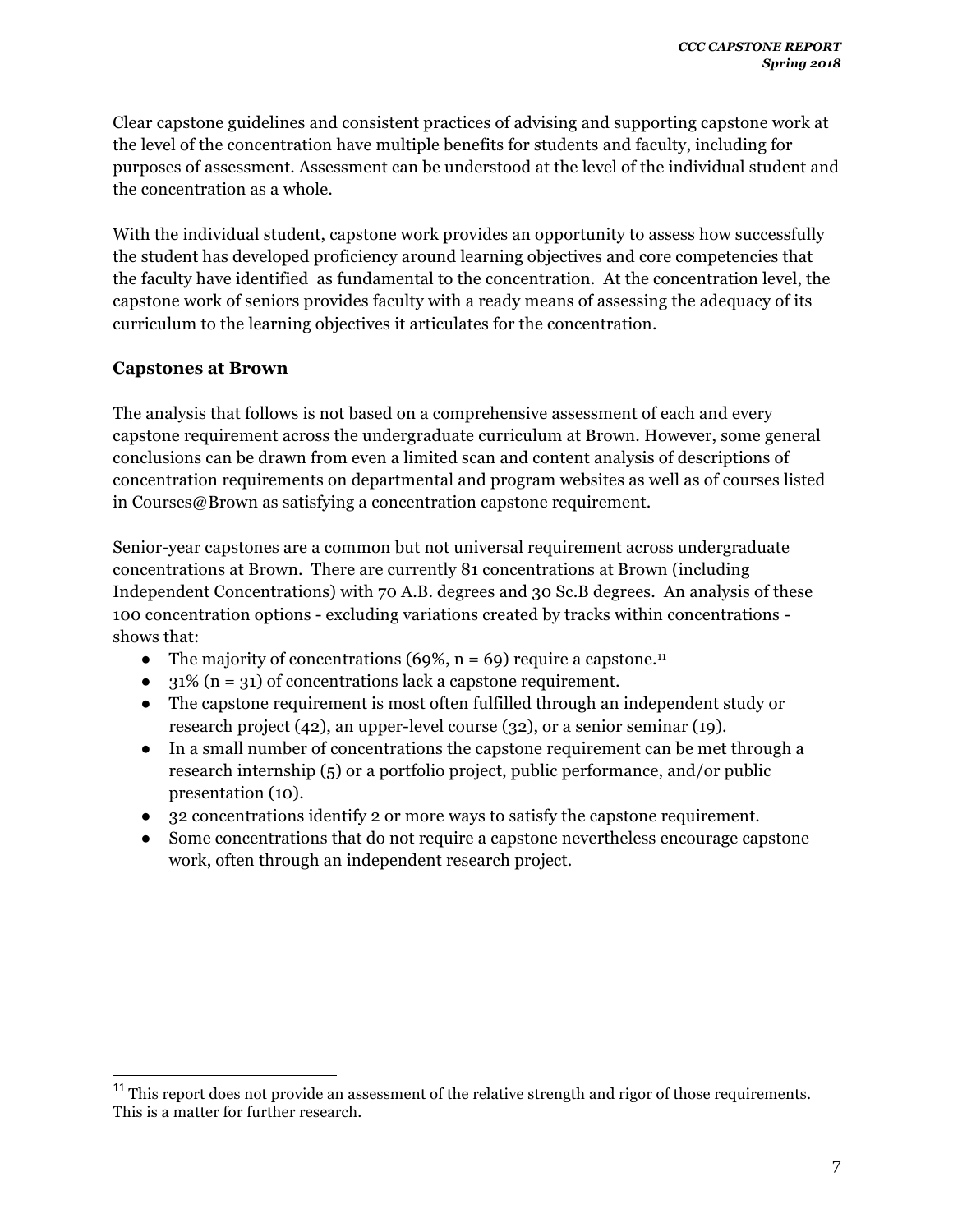

**Types and Frequency of Capstone Requirement** 



The strongest and clearest statements about capstone purposes and structure are typically found in the descriptions of dedicated senior capstone seminars. Whether in a one-semester course such as AFRI 1360<sup>12</sup> or PHP 1910<sup>13</sup> or a two-semester sequence such as BEO 1930/40<sup>14</sup> or BME

 <sup>12</sup> AFRI 1360 - Africana Studies: Knowledge, Texts and Methodology. "This course will explore the issues of Africana Studies as a discipline by engaging in a series of critical readings of the central texts, which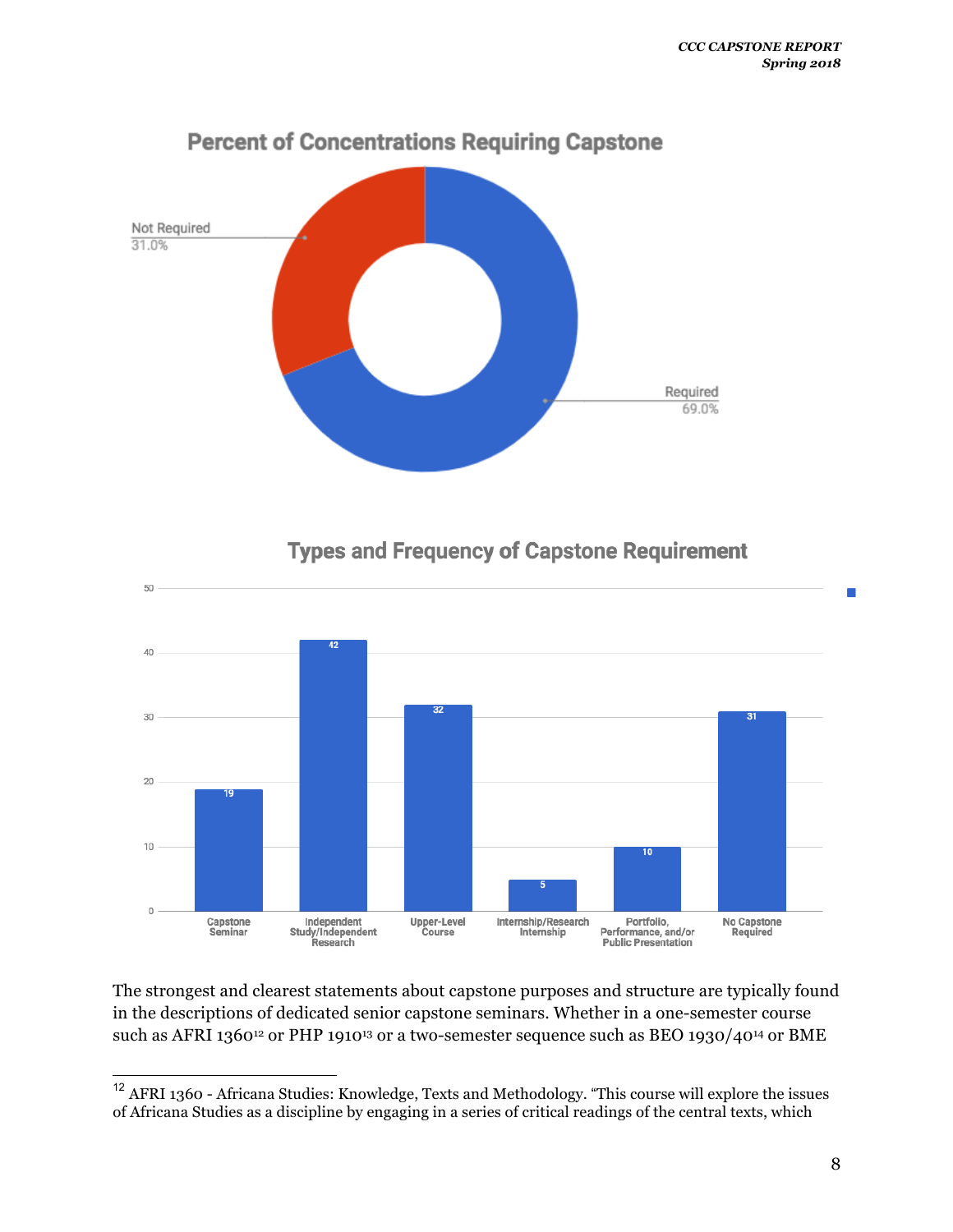1930L/31L,15 the explicit designation and the structure of the senior seminar together pave the way for course design in line with capstone best practices.

Capstone requirements fulfilled through independent studies or by upper-level courses tend to be more vaguely articulated. In the case of independent studies, this vagueness (and variability) arises due to the high degree of discretion that instructors have in the design and assessment of departmental independent studies. This is exacerbated if the concentration lacks clear guidelines of the goals and desired learning outcomes for the capstone work. Concentrations with a capstone requirement that can be fulfilled through an upper-level course face a similar problem unless the department or program provides clear guidelines about what kinds of learning objectives and assignments ought to be incorporated into such a course in order to qualify as a capstone. Such goals and guidelines are especially important given the breadth of course options that can, in many cases, be used to satisfy the capstone requirement and the variability of instructors - regular faculty, visiting faculty, graduate students - from year to year and from course to course.

One important exception to this claim about the vagueness of capstone requirements fulfilled through independent studies is the case of ScB concentrations requiring directed research. ScB degrees in Biology, Biophysics, Computational Biology, Geology, Geology-Biology, Geology-Chemistry, Geology-Physics-Math, and Neurobiology all require one or two semesters of directed research with a faculty sponsor. While in some cases this work is not described as a

laid the protocols of the discipline. The course will also raise issues of knowledge production and methodologies. This course is a senior capstone seminar. Open to all senior Africana Studies concentrators; others by instructor permission only." See AFRI 1360 on Courses at Brown.

 $\overline{a}$ 

<sup>&</sup>lt;sup>13</sup> PHP 1910 - Public Health Senior Seminar. "The course provides an overarching capstone experience to Public Health seniors. It is designed to weave together 3 threads, specifically: (1) Capstone final written project based on Public Health concentration goals, including a systematic review or data analysis; (2) Formalizing and presenting career plans; (3) Learning and practicing key principles of effective workplace skills. The course provides opportunities to synthesize and reflect on the knowledge gained during the undergraduate program, provide support for solidifying effective next career steps, and provide important soft skills for excelling in the workplace." See PHP 1910 on Courses at Brown.

<sup>&</sup>lt;sup>14</sup> BEO 1930A - BEO Capstone I: Organizational Studies Track. "The first in a two-semester Capstone for BEO Organizational Studies track seniors, open to all BEO seniors. Capstone builds upon concepts covered in BEO courses, specifically concepts from SOC 1311 and 1315. Students will synthesize knowledge at several levels: across disciplines, across theoretical understanding and practical application, and across private and public sector experiences of entrepreneurship and innovation. Students will be organized into client-mentored teams for social entrepreneurship and social innovation projects. BEO 1930A (fall) required; 1940A (spring) strongly advised for all Organizational Studies track seniors. Application required to match students to projects. Project team meetings required outside scheduled lectures. WRIT." See BEO 1930A on Courses at Brown.

<sup>15</sup> ENGN 1930L - Biomedical Engineering Design, Research and Modeling. "This course is the culmination 'Capstone' of the biomedical engineering educational experience. The primary objective of this course is to recall and enhance design principles introduced through the engineering core curriculum and to apply this systematic set of engineering design skills to biomedical engineering projects. Students will form teams with their peers and a clinical advisor, identify and define a design project to meet a clinical need, and engage in the design process through the course of the semester. For seniors only. Nonengineering concentrators should register for ENGN 0930L." See ENGN 1930L on Courses at Brown.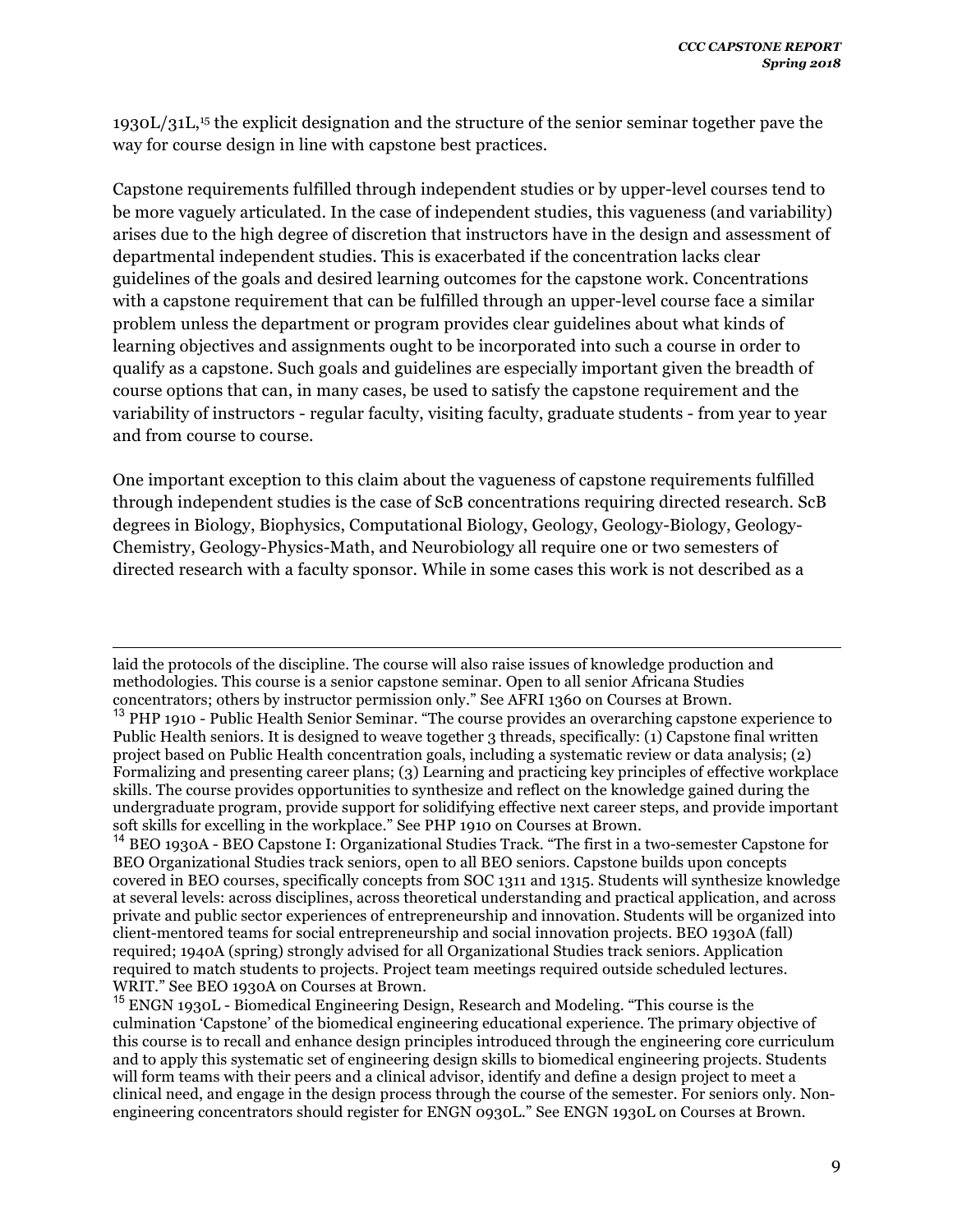"capstone" (though it is, for example, in Computational Biology and Geological Sciences16), this type of intensive research experience is functionally equivalent to a capstone.

Three concentrations (American Studies, Hispanic Literatures and Culture, and Visual Art) have a portfolio-based capstone requirement; and at least three (Human Health and Biology, Public Policy, Social Analysis & Research) have capstone requirements that can be fulfilled via research internships coupled with written reflections. The History of Art and Architecture is noteworthy in its requirement that second semester seniors complete a self-assessment: "a final essay that takes the measure of what they have learned from the concentration, including their Capstone and other experiences relating to their study of history of art and architecture." Concentrations with professional tracks (e.g., Computer Science and Economics) require the submission of a reflective essay upon completion of the student's internship or research experience(s).

Students participating in the Engaged Scholars Program (currently in 16 concentrations) are required to complete a capstone involving significant community engagement. Typically this requirement is satisfied by modifying the concentration capstone requirement - whether that takes the form of an capstone seminar, an independent study, or a research internship - to involve a non-academic partner organization (in, for example, the formulation of the research question and/or the design and release of a report). Students in the program are also required to take SOC 310: Theory and Practice of Engaged Scholarship, which has a capstone planning module.

There are also a number of departments that have a well-developed capstone for their concentrators that is not required. Education Studies, for example, has a webpage dedicated to capstones with a laudably detailed description, application process, and timeline for projects.17 Economics encourages concentrators to complete a capstone project or experience before graduating and identifies multiple ways that such work might be completed, including through an independent study, a research paper, a teaching assistantship, or a non-credit internship

 <sup>16</sup> "GEOL1970 (`Individual Study of Geologic Problems') provides an opportunity for you to experience what research in our discipline actually entails: to learn how to ask a well-defined, significant, and answerable question; to learn appropriate methods and collect your own data; to interpret your results and address their broader implications. These goals are best fulfilled by hands-on experience; they cannot be learned passively in the classroom or by reading about other people's research results. A second and related goal is for you to take primary responsibility for your learning, including the necessary planning and time management. This course provides an integrative `capstone' experience, which will allow you to get to know some professors, staff and grad students better than possible in the usual academic course, help you to decide whether (or not) to consider grad school and a career involving research, and provide you with skills (and a finished project) useful for job seeking."

<sup>17</sup> Education Studies capstone description: "Capstones are voluntary, student-initiated projects or experiences outside the classroom that build on and contribute to students' Education Studies concentration, and can take various forms, including a research project, website design, curriculum design, policy analysis, or scholarly paper. Capstones can be designed and executed your senior year, or can be based on a previous experience that you want to explore further in some way, such as an internship or teaching experience. While capstones do not confer departmental honors, students who complete capstones will be recognized at the department graduation ceremony and will have the opportunity to present at a conference in the spring of their senior year. Through capstones students have the opportunity to work closely with a faculty member in an area of their interest and are able to reflect on and extend their learning in the concentration." See full description here.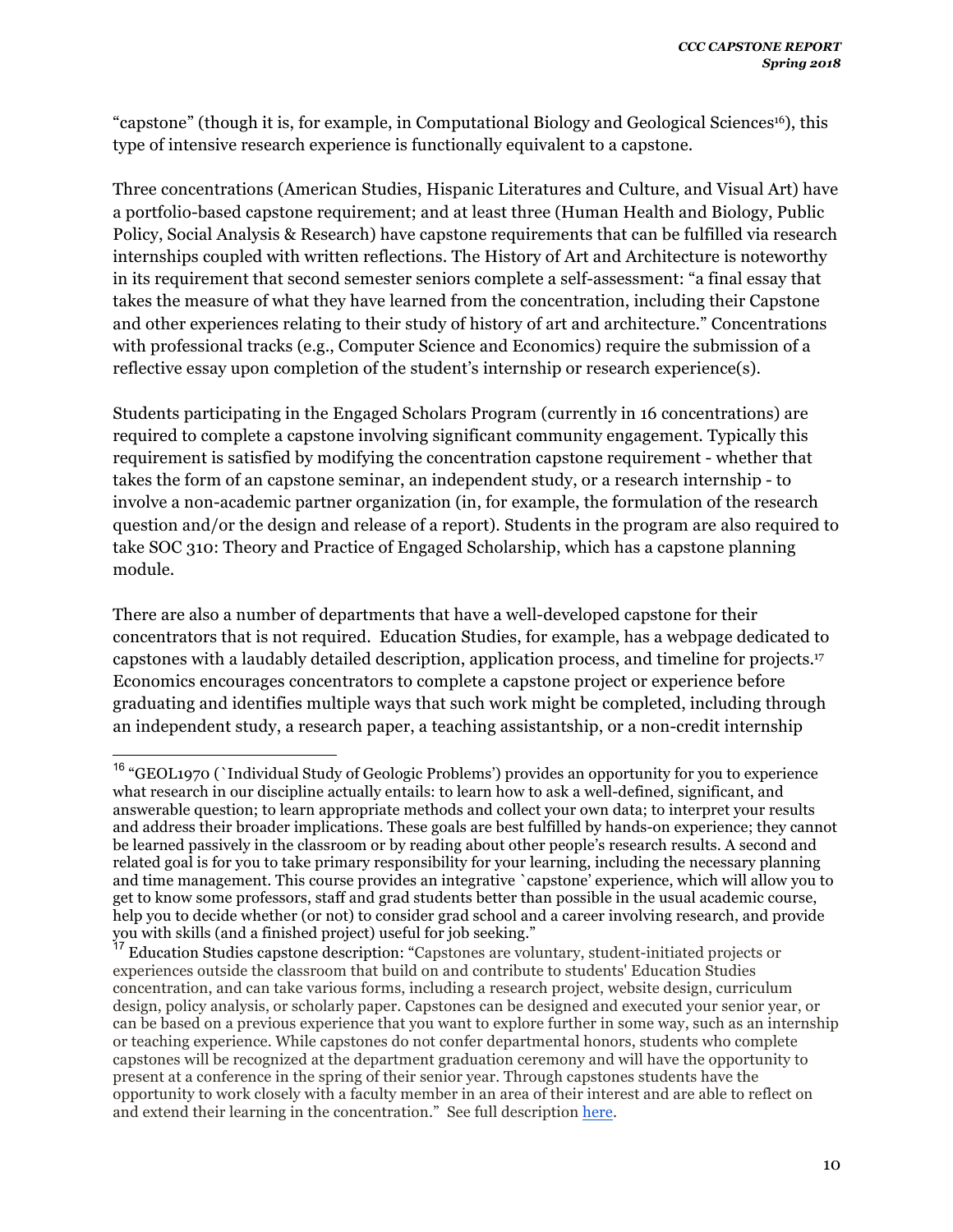linked to concentration studies. Slavic Studies likewise encourages concentrators to pursue a capstone and provides clear guidelines outlining the pathways, purposes, and timeline for the capstone experience.18

### **Recommendations**

According to the 2007 NSSE report, "four in five (81%) faculty members reported it is important for undergraduates to have a culminating senior experience" (21). At Brown, this general regard for culminating senior experiences is reflected in the almost uniformly clear rationale, criteria, and guidelines for pursuing Honors within concentrations. The academic rigor of Honors requirements is due, at least is some part, to the College Curriculum Council having taken up the issue of honors, reviewed the range of programs across the University, and proposed a series of guidelines and best practices. When released, these recommendations prompted important departmental conversations and consequent tightening up of practices around Honors work.

We hope the same is true for capstones, which were among the goals recommended by the Task Force on Undergraduate Education a decade ago (p. 11). On the heels of that work, many departments and programs created "capstones" in name only, and there is now an opportunity to create more rigorous, well-defined, and robust capstone experiences.

What follows are recommendations for how departments and programs could strengthen their capstone requirements:

1) Students learn more and perform better when they understand the purpose of and expectations surrounding requirements and assignments. Concentrations should state explicitly what the academic purpose of the capstone requirement is and how and why students are required to undertake this work in their senior year. In alignment with general definitions and best practices, this articulation should refer to the integrative, reflective, and transitional nature of capstones and make reference to the learning goals of the concentration and of the College more generally. Some concentrations have developed useful worksheets or learning agreements that facilitate explicit communication about and planning for capstone experiences.

2) Concentrations currently lacking a capstone requirement or with an optional capstone should explore ways to institute a required capstone experience for seniors that is responsive to the discipline and fits within the structure of the concentration.19 While there may be some additional educational gains and evaluation benefits associated with credit bearing capstones, the most important factor for the capstone experience - be it credit bearing or not - is that it

<sup>&</sup>lt;sup>18</sup> "The objectives of the capstone experience are: to demonstrate one's ability to interpret texts in one or more Slavic languages using a set of essential research tools, methodology, and a sound command of cultural knowledge; to cultivate clear and logical written expression in the context of an independent project; to serve as a bridge between the student's academic work and his/her direction in the professional world.Ideally, the capstone experience will recapitulate a concentrator's experience in Slavic Studies and help her/him identify and broaden their knowledge of a particular area of the Slavic world, which s/he would want to explore in the future or apply in their future profession."

<sup>&</sup>lt;sup>19</sup> Smaller concentrations might explore the possibility of developing interdisciplinary capstones.